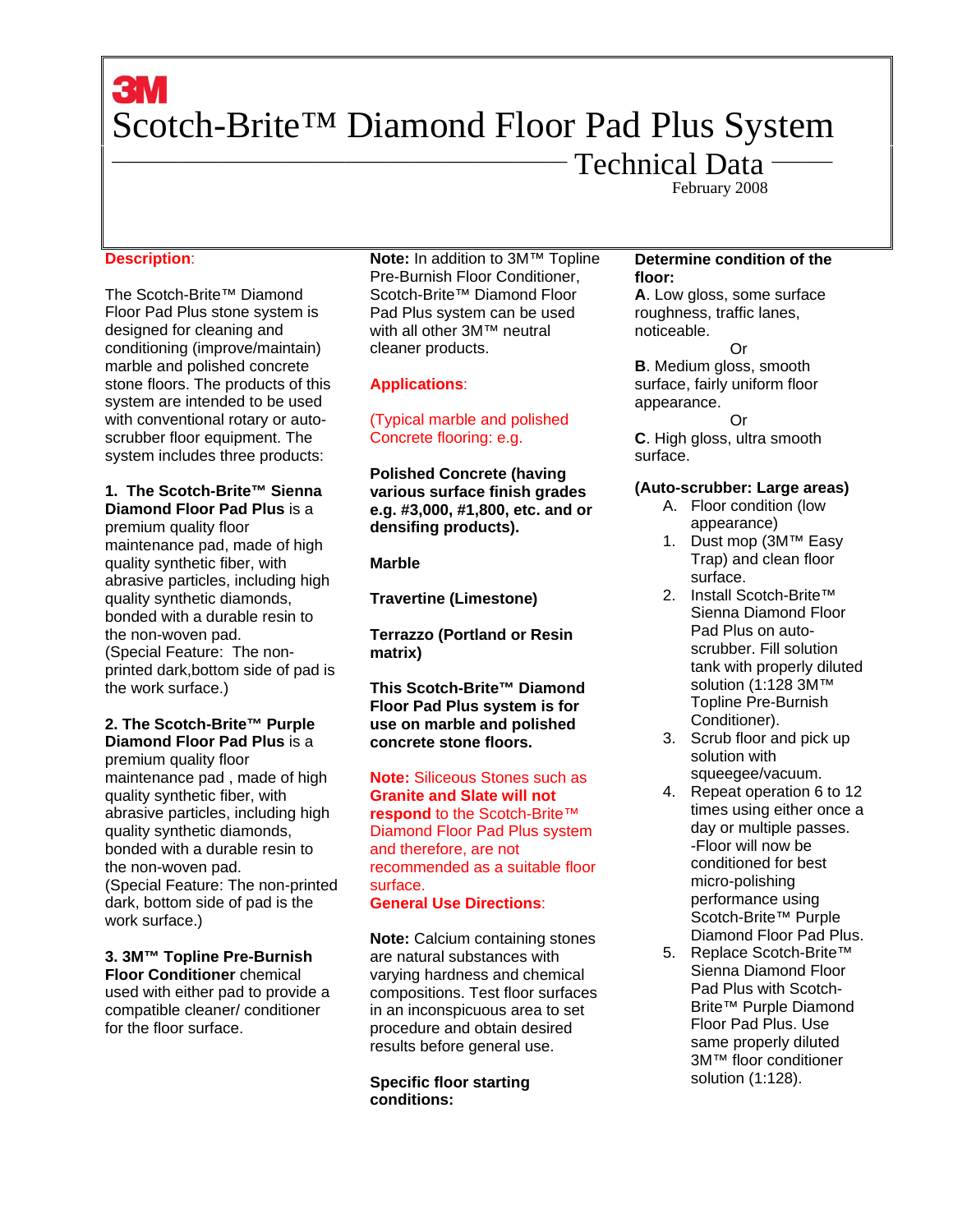- 6. Scrub floor and pick up solution with squeegee/vacuum
- 7. Repeat use of Scotch-Brite™ Purple Diamond Floor Pad Plus 6 to 12 times using either once a day or multiple passes, to obtain optimal appearance
- 8. Damp mop floor (3M™ Easy Scrub or 3M™ Easy Scrub Express system then dust mop (3M™ Easy Trap system) to remove any residue or auto-scrubber streaking.
- B. Floor Condition:(Medium Appearance)

Follow procedure A, but reduce number of passes of Scotch-Brite™ Sienna Diamond Floor Pad Plus to 6 (X) followed by (6- 12) passes of Scotch-Brite™ Purple Diamond Floor Pad Plus.

C. Floor Condition High Appearance

Use the Scotch-Brite™ Purple Diamond Floor Pad Plus (only) and 3M™ Topline Pre-burnish Conditioner periodically or once a day to maintain high appearance level, especially in traffic lane areas. Use the 3M™ 5300 Auto-scrubber pad for daily cleaning when traffic and soiling conditions warrant minimum maintenance.

# **(Rotary floor machine and Spray buff method: small areas)**

**Note:** For spray-buff applications, use a 'coarse' spray setting on bottle.

A. Floor condition (low)

1. Dust mop and clean floor area. 2. Install Scotch-Brite™ Sienna Diamond Floor Pad Plus under floor machine.

3. Select a 3' X 3' area, apply 3M™ Topline Preburnish Floor conditioner via trigger spray bottle, and uniformly cover area. 4. Buff area completely using circular motion, overlapping areas already buffed. (6 to 12 passes) 5. Install Scotch-Brite™ Purple Diamond Floor Pad Plus and repeat steps (1 to 4 ).

- B. Floor Condition: (Medium) Reduce by half, the number of passes with Scotch-Brite™ Sienna Diamond Floor Pad Plus before changing to the Scotch-Brite™ Purple Diamond Floor Pad Plus.
- C. Floor Condition: (High) Use only the Scotch-Brite™ Purple Diamond Floor Pad Plus, for maintaining high appearance. Use Scotch-Brite™ 5300 Auto-scrubber pad when traffic and soiling conditions warrant minimum maintenance.

**Note:** Damp mopping may be substituted for spray-buffing along with using a wet-vac to remove excess solution.

# **General Information:**

Proper use of the 3M™ Scotch-Brite™ Diamond Floor Pad Plus system will help remove slight scratches and produce a moderate to high appearance on stone floor surfaces. Repeat process as needed.

Frequency of use and process will depend on soiling, traffic patterns and desired appearance levels. Use of proper matting, dust mopping and daily spill removal will help maintain floor appearance.

# **Maintenance of Scotch-Brite™ Diamond Floor Pad Plus:**

1. Remove pad from machine after each use.

- 2. Clean pad after each use by using spray hose and water. Ending the pad cleaning cycle by spraying pad from top printed side of pad, to bottom of pad.
- 3. Hang pad for proper drying before next use.
- 4. Note: Pads become ineffective when dark coating has been worn away. Durability of pads dependent on smoothness of floor surface, degree of lippage and proper pad cleaning maintenance.

# **Product Specifications**:

(Typical Values)

Scotch-Brite™ Sienna Diamond Floor Pad Plus

- 1.0 Product Description: Product is a non-woven commercial floor pad. Consisting of synthetic fibers in an open textured nonwoven construction. Abrasive particles, including high quality synthetic diamonds, are bonded to the work surface on the non-woven with durable resins.
- 2.0 Intended Use: The Scotch-Brite™ Sienna Diamond Floor Pad Plus cleans and conditions the floor using standard floor equipment.
- 3.0 Color and markings: Olive body with dark sienna work. Surface, black Scotch-Brite™ logo on non-work side of pad.

# **Scotch-Brite™ Purple Diamond Floor Pad Plus**

1.0 Product Description: Product is a non-woven commercial floor pad consisting of synthetic fibers in an open construction. Abrasive particles, including high quality synthetic diamonds, are bonded to the work surface on the non-woven pad with durable resins.